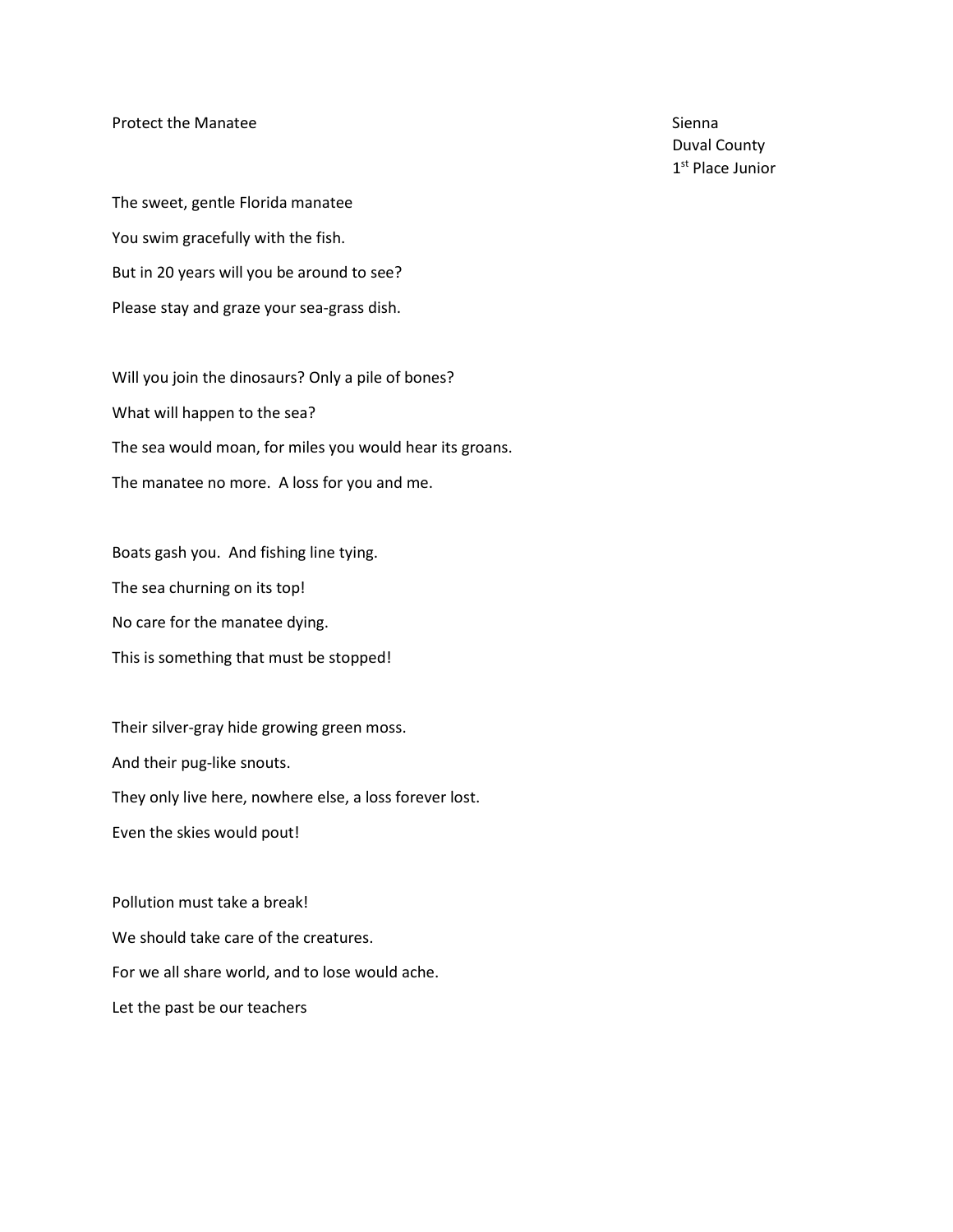Camping was a Loss Charlie Charlie Charlie Charlie Charlie Charlie

I had the worst camping trip ever.

I saw a stork take a fork. A raccoon robbed my spoon. Some gators seized our taters. A turkey got our jerky.

Some ants swiped my pants.

Some hawks stole my socks.

An owl took a towel.

A wren pilfered my pen.

A thrush plucked Sister's brush.

A deer downed Dad's beer.

A blue jay grabbed Grandpa's toupee.

An eagle and a seagull snatched up my beagle.

And then a whole motherlode of herons captured Karen.

Poor Karen.

Pinellas County Junior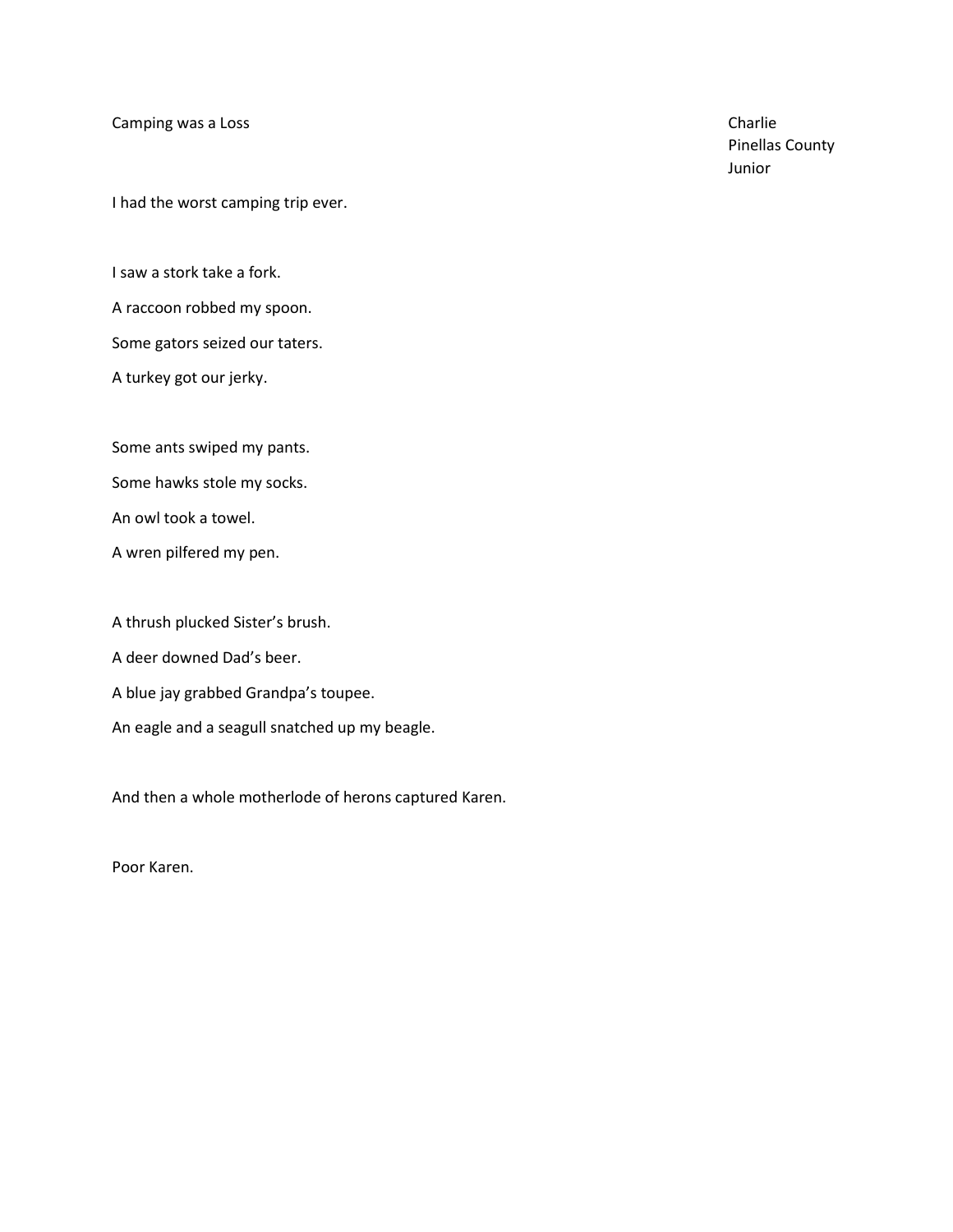## Climbing Time Charlotte

I really admire how fire can glow, how trees can sway, how rivers can flow.

I have a red maple tree that I like to climb – I climb and climb until dinner time.

My sisters and I, we climb to the top until there is a noise, drip drop.

Then I think in my brain, while it's starting to rain.

"This tree is wet," and the wind starts to whip  $-$ "It's a long way down, I hope we don't slip!"

"Time to go inside!" I yell to my sisters. We're running inside as fast as a twister.

Now we're inside, and finally dry. We like to climb again, and so we try. Pinellas County Junior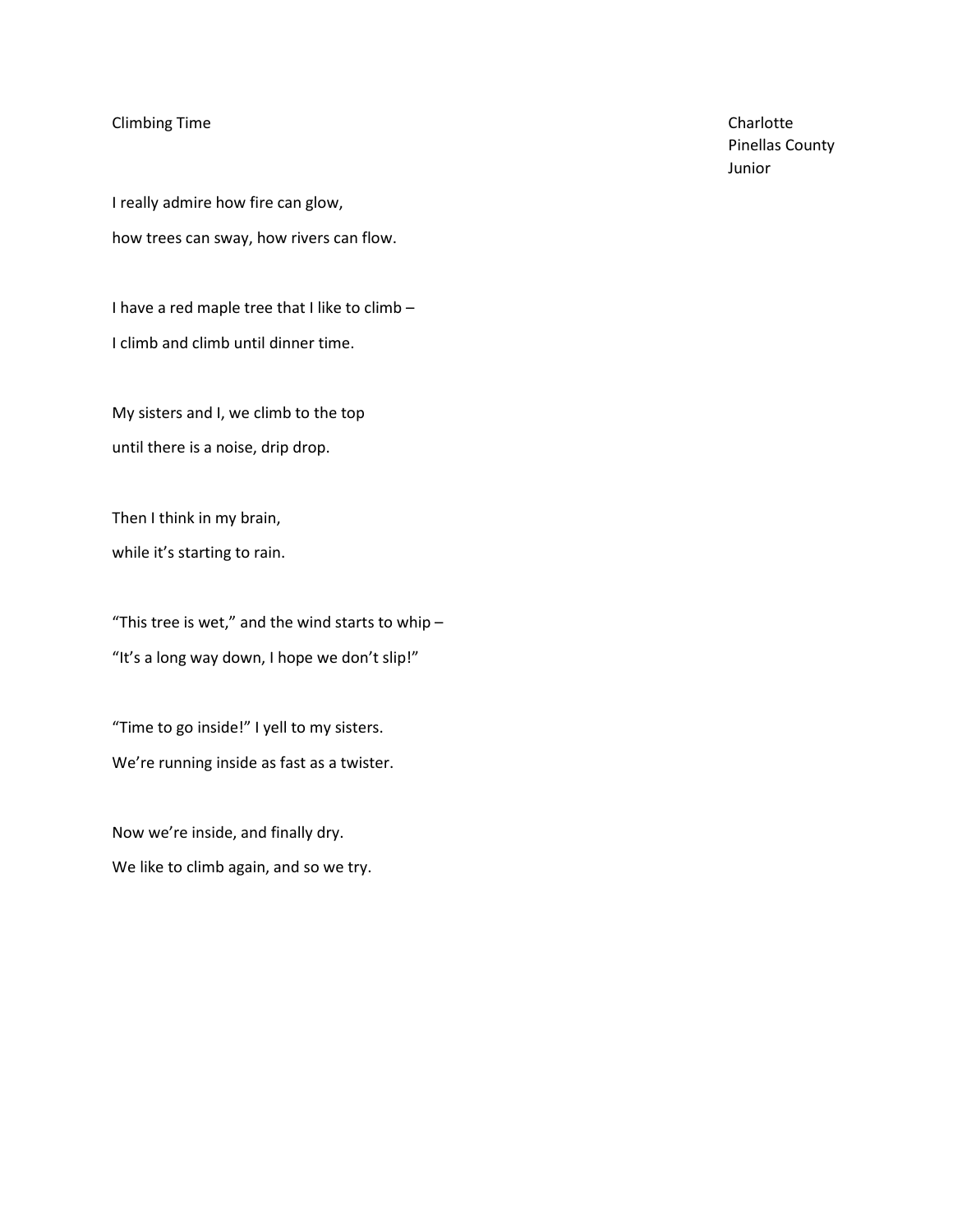A Poem About Trees Wensdy

Orange County Junior

Trees have leaves that fall on the ground Rakes are used to move them around Ends of trees have roots underground Ends of roots drink the water underground Squirrels climb trees and climb back down.